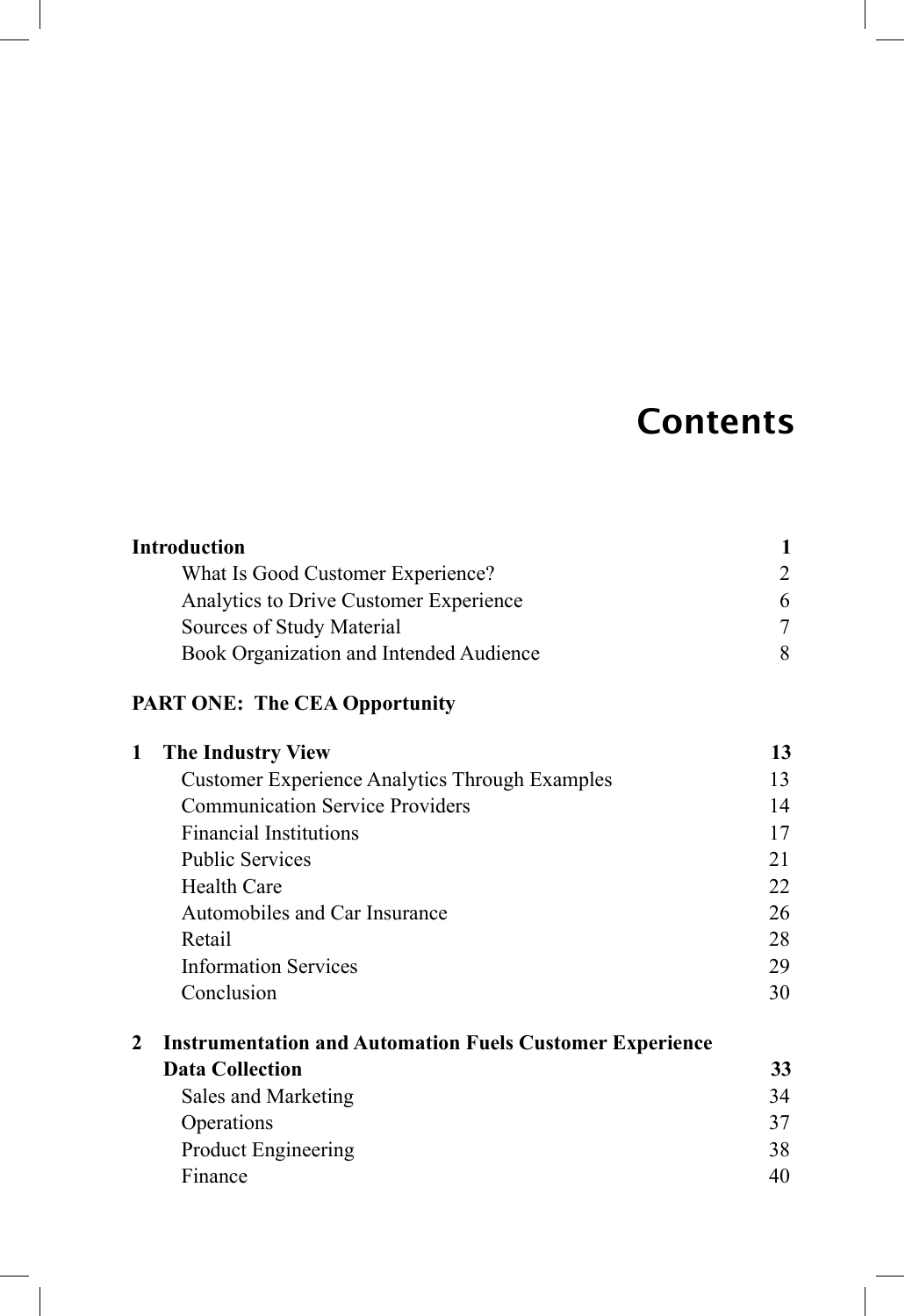|   | Across the Customer Life Cycle                              | 40 |
|---|-------------------------------------------------------------|----|
|   | Conclusions                                                 | 41 |
| 3 | <b>Rise in Customer Sophistication</b>                      | 45 |
|   | <b>Evolution of Consumer Decision-Making Process</b>        | 45 |
|   | Use of Social Networks                                      | 48 |
|   | Role of Leaders in Product Selection and Churn              | 49 |
| 4 | <b>Rise of the CEA Marketplace</b>                          | 51 |
|   | The Data Bazaar                                             | 51 |
|   | The Loyalty Marketplace                                     | 53 |
|   | <b>Auction Marketplace</b>                                  | 54 |
|   | Social Networking Market                                    | 55 |
|   | Privacy Concerns: Location                                  | 56 |
|   | Summary                                                     | 58 |
|   | <b>PART TWO: The Customer Experience Analytics Solution</b> |    |
| 5 | <b>Solution Overview</b>                                    | 61 |
|   | Evolution                                                   | 62 |
|   | <b>Customer Experience Analytics Target Architecture</b>    | 64 |
|   | Enablers                                                    | 69 |
| 6 | Data Movement and Master Data Management                    | 71 |
|   | Data Movement and MDM Functional Overview and Examples      | 74 |
|   | <b>Key Technical Contributions</b>                          | 76 |

|   | <b>Stream Computing</b>                                  | 83 |
|---|----------------------------------------------------------|----|
|   | <b>Stream Computing Functional Overview and Examples</b> | 84 |
|   | Key Technical Contributions                              | 88 |
| 8 | <b>Predictive Modeling</b>                               | 91 |
|   | Predictive Modeling Functional Overview and Examples     | 93 |
|   | Predictive Modeling: Selective Deep Dive                 |    |

Summary 82